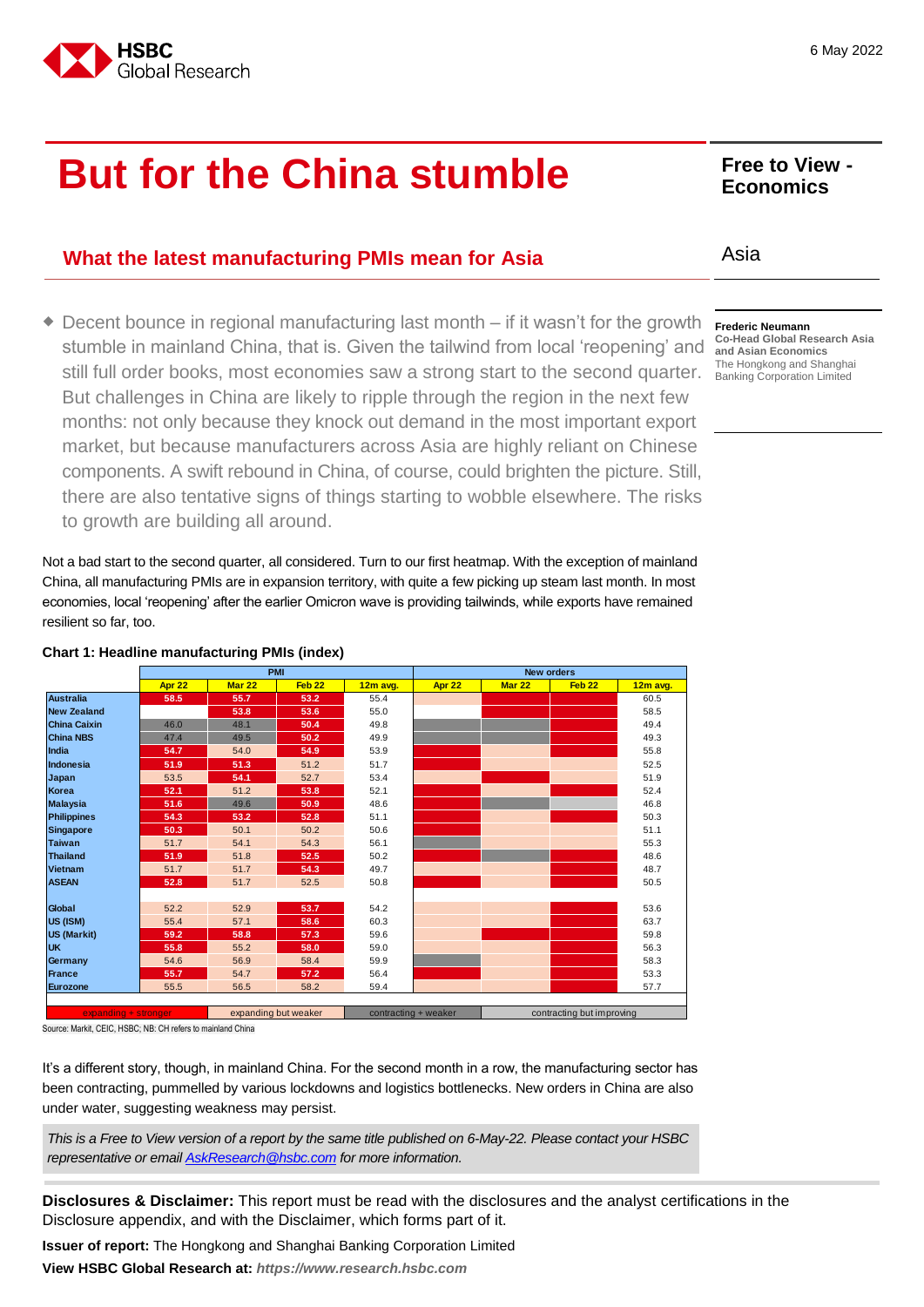

Ongoing production and logistics challenges in mainland China will eventually ripple through the region, putting a damper on growth elsewhere. The pullback in Taiwan's manufacturing PMI may already signal spill-over of disruptions (note that new orders in Taiwan contracted), as does the weaker reading for Japan.

Our first Chart highlights the divergence in manufacturing PMIs between mainland China and the rest of emerging Asia. The latter ticked up on average (if slightly) last month, holding well above its pre-pandemic average. By contrast, the former, the average of China's two headline measures, slid to its lowest since February 2020.

**Chart 1: Headline manufacturing PMIs (index)**



Source: Markit, CEIC, HSBC; NB: CH refers to mainland China

If challenges in China persist, there are growing risks of spill-overs to the rest of the region. For one, China is now, by quite a margin, the biggest export market on average for other Asian economies. In addition, China is, again by quite a margin, the largest provider of manufacturing components to other economies.

Regarding the latter, Chart 2 shows the potential for disruptions. Delivery times by Chinese manufacturers have lengthened sharply over the past month as they struggle with output and logistics disruptions. As the delivery of key components is delayed, this is bound to affect producers over time along regional supply chains.





Source: Markit, CEIC, HSBC; NB: CH refers to mainland China

So far, challenges in China don't seem to have disrupted exports from other parts of the region. Some economies, like Malaysia, may even have seen shipments pick up as overseas buyers look for alternative suppliers. In fact, Chart 3 shows the divergence between new export orders between China and the rest of the region.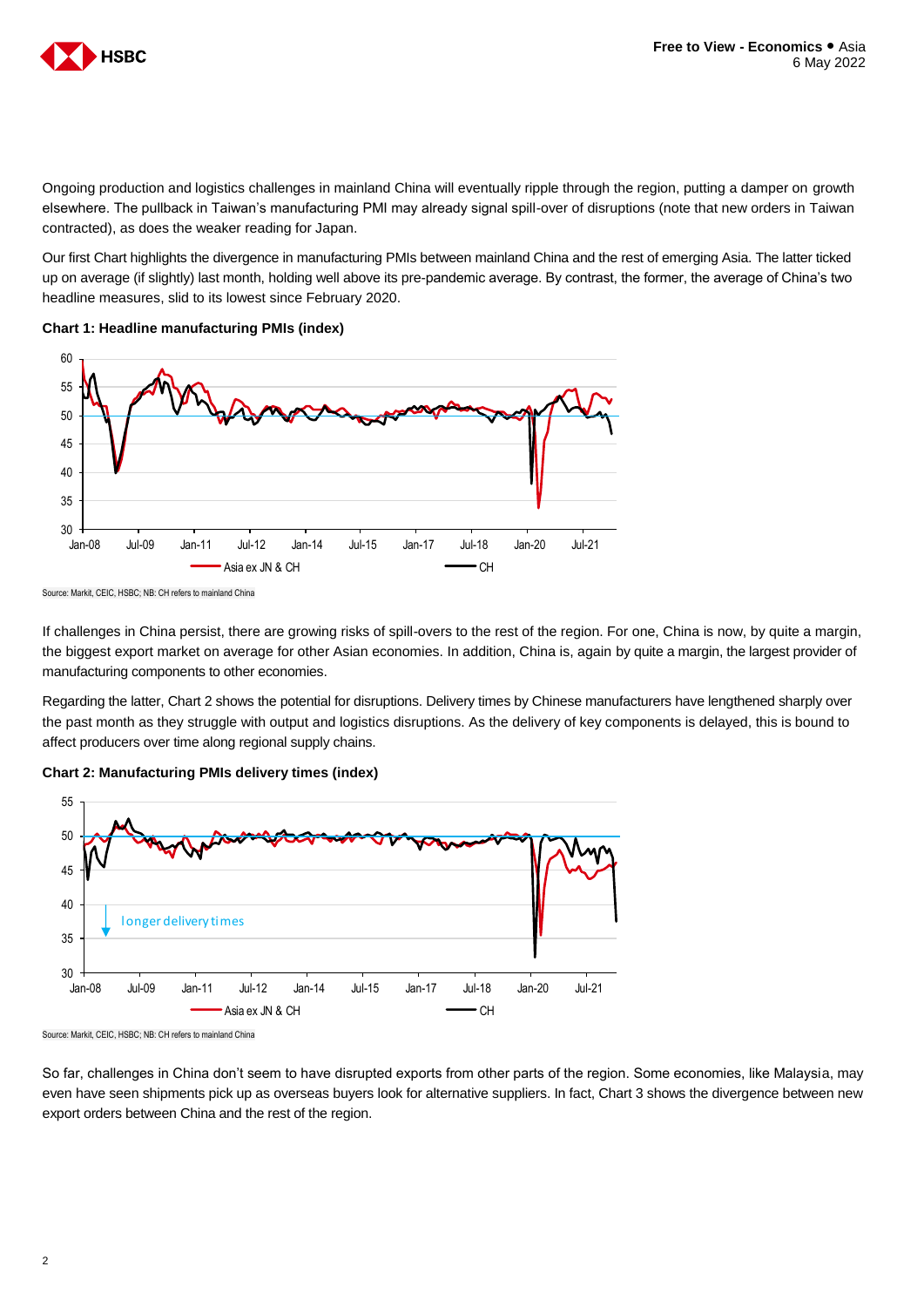

However, over time, the disruption of component supplies from mainland China, as well as weaker Chinese demand, is bound to weigh heavily on exports from other economies. Note that for emerging Asia excluding mainland China new export orders, while ticking up, are barely above the waterline. Taiwan's new export orders, a key bellwether, contracted for a second month in April.



**Chart 3: Manufacturing PMIs new export orders (index)**

Our second heatmap shows the breakdown of new export orders and the employment component of manufacturing PMIs. With the exceptions of mainland China and Taiwan, the readings in Asia improved last month compared to March. But outside of India, the improvement has been marginal (in fact, emerging Asia excluding China and India, saw its new export orders contract again on average in April).



## **Heatmap 2: Manufacturing PMIs new export orders and employment (index)**

Source: Markit, CEIC, HSBC; NB: CH refers to mainland China

Encouragingly, employment appears to be holding up in much of the region, although challenges remain in mainland China, Malaysia, and the Philippines.

Decent enough picture, then, for much of Asia…but beware the ripples that are bound to wash through the region in the wake of China's growth stumble.

Source: Markit, CEIC, HSBC; NB: CH refers to mainland China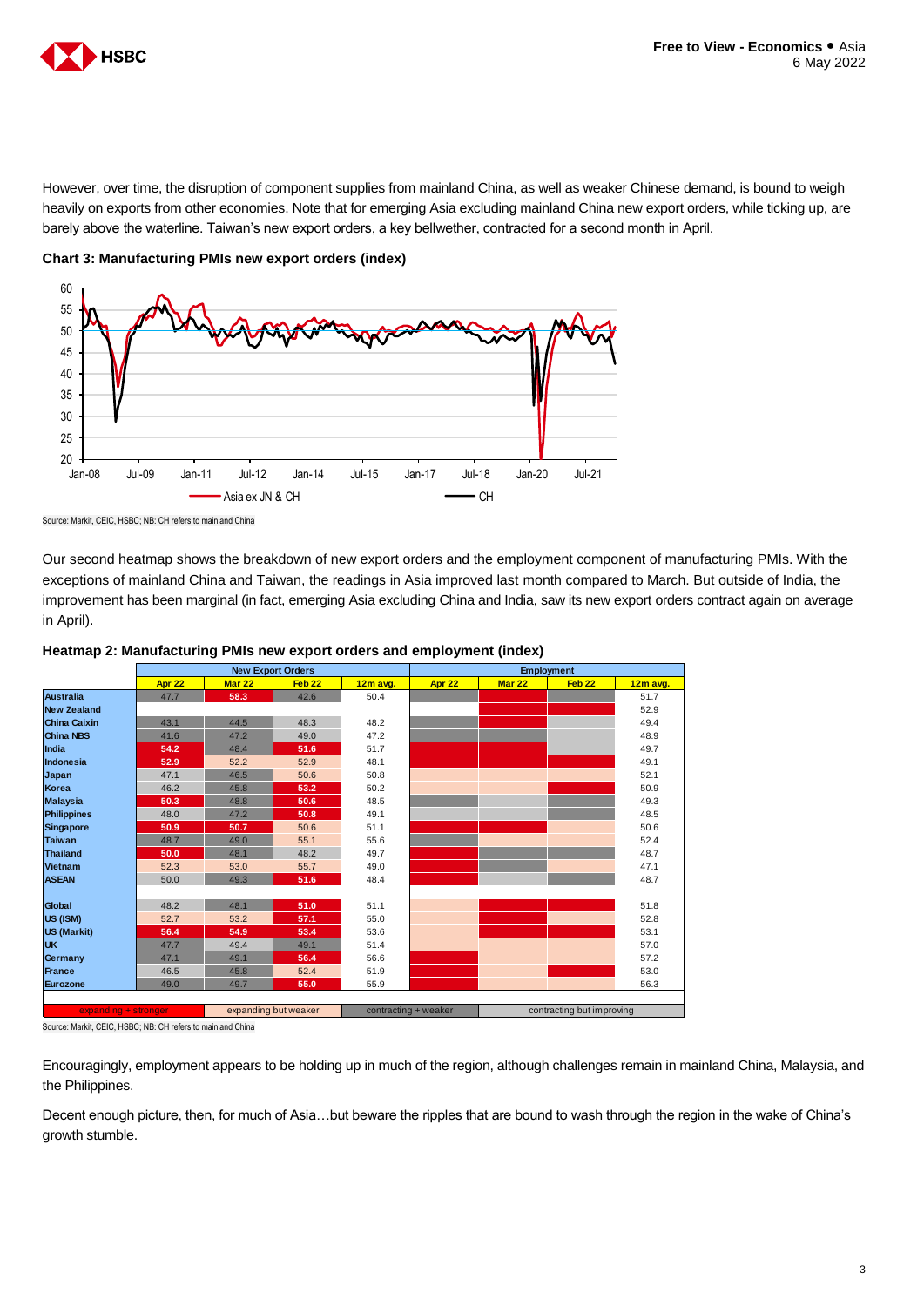

# **Disclaimer**

The following analyst(s), who is(are) primarily responsible for this document, certifies(y) that the opinion(s), views or forecasts expressed herein accurately reflect their personal view(s) and that no part of their compensation was, is or will be directly or indirectly related to the specific recommendation(s) or views contained in this research report: Frederic Neumann

This document has been issued by The Hongkong and Shanghai Banking Corporation Limited, which has based this document on information obtained from sources it believes to be reliable but which it has not independently verified. Neither The Hongkong and Shanghai Banking Corporation Limited nor any member of its group companies ("HSBC") make any guarantee, representation or warranty nor accept any responsibility or liability as to the accuracy or completeness of this document and is not responsible for errors of transmision of factual or analytical data, nor is HSBC liable for damages arising out of any person's reliance on this information. The information and opinions contained within the report are based upon publicly available information at the time of publication, represent the present judgment of HSBC and are subject to change without notice.

This document is not and should not be construed as an offer to sell or solicitation of an offer to purchase or subscribe for any investment or other investment products mentioned in it and/or to participate in any trading strategy. It does not constitute a prospectus or other offering document. Information in this document is general and should not be construed as personal advice, given it has been prepared without taking account of the objectives, financial situation or needs of any particular investor. Accordingly, investors should, before acting on it, consider the appropriateness of the information, having regard to their objectives, financial situation and needs. If necessary, seek professional investment and tax advice.

The decision and responsibility on whether or not to purchase, subscribe or sell (as applicable) must be taken by the investor. In no event will any member of the HSBC group be liable to the recipient for any direct or indirect or any other damages of any kind arising from or in connection with reliance on any information and materials herein.

Past performance is not necessarily a guide to future performance. The value of any investment or income may go down as well as up and you may not get back the full amount invested. Where an investment is denominated in a currency other than the local currency of the recipient of the research report, changes in the exchange rates may have an adverse effect on the value, price or income of that investment. In case of investments for which there is no recognised market it may be difficult for investors to sell their investments or to obtain reliable information about its value or the extent of the risk to which it is exposed. Some of the statements contained in this document may be considered forward looking statements which provide current expectations or forecasts of future events. Such forward looking statements are not guarantees of future performance or events and involve risks and uncertainties. Actual results may differ materially from those described in such forward-looking statements as a result of various factors.

This document is for information purposes only and may not be redistributed or passed on, directly or indirectly, to any other person, in whole or in part, for any purpose. The distribution of this document in other jurisdictions may be restricted by law, and persons into whose possession this document comes should inform themselves about, and observe, any such restrictions. By accepting this report, you agree to be bound by the foregoing instructions. If this report is received by a customer of an affiliate of HSBC, its provision to the recipient is subject to the terms of business in place between the recipient and such affiliate. The document is intended to be distributed in its entirety. Unless governing law permits otherwise, you must contact a HSBC Group member in your home jurisdiction if you wish to use HSBC Group services in effecting a transaction in any investment mentioned in this document.

Certain investment products mentioned in this document may not be eligible for sale in some states or countries, and they may not be suitable for all types of investors. Investors should consult with their HSBC representative regarding the suitability of the investment products mentioned in this document.

HSBC and/or its officers, directors and employees may have positions in any securities in companies mentioned in this document. HSBC may act as market maker or may have assumed an underwriting commitment in the securities of companies discussed in this document (or in related investments), may sell or buy securities and may also perform or seek to perform investment banking